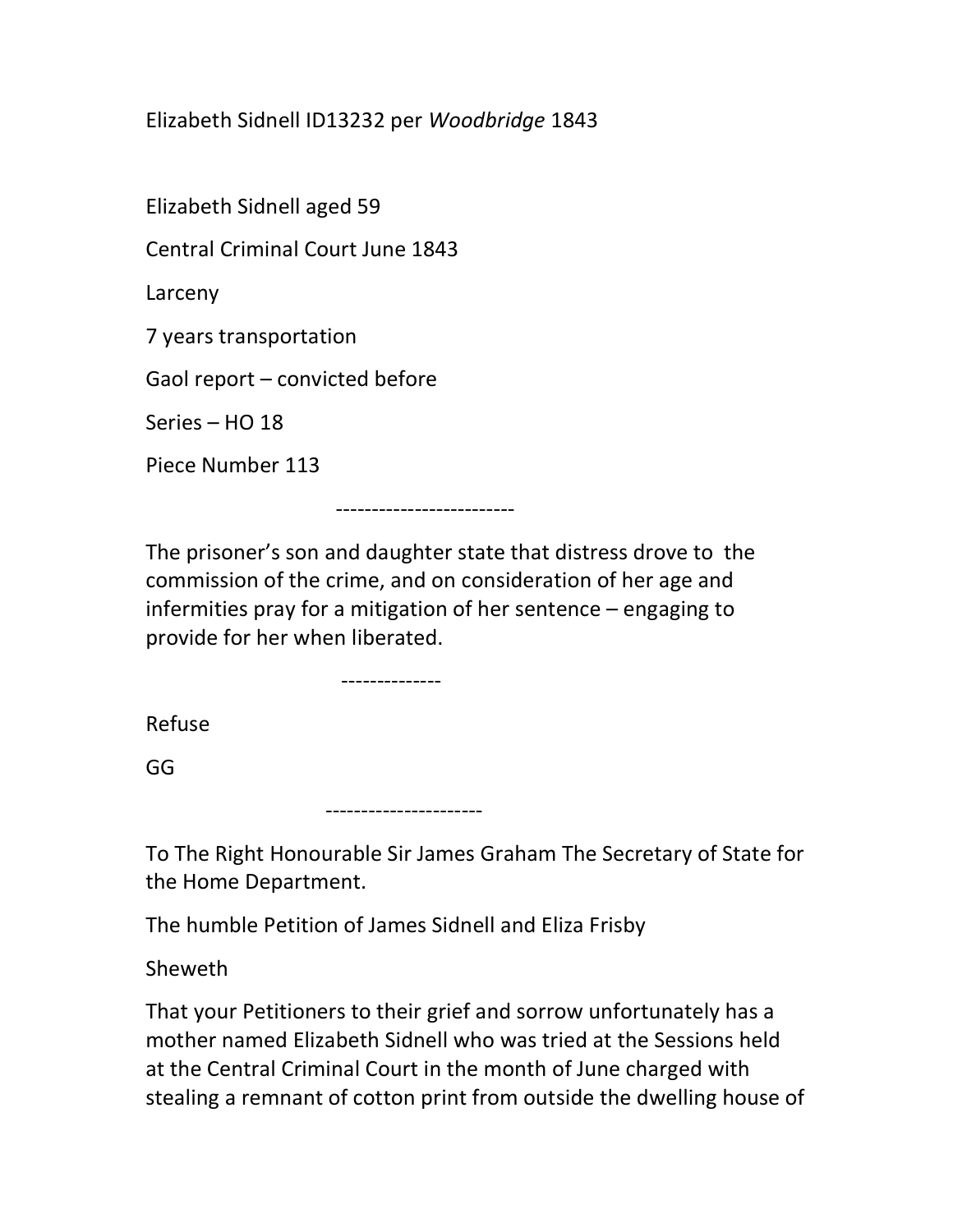Mr Thomas Read a Linen Draper of No 10 Sidney Place, Commercial Road and was found guilty of the crime and was sentenced to be transported for the term of seven years.

That your Petitioner's most humbly pray to inform you that it was distress that coursed their unfortunate mother to commit the present crime as well as once before and being 59 years of age was unable to gain employment being much affected with fits as well as other bodily complaints which renders her totally unable to earn her daily bread.

That your Petitioners humbly prey to inform you Honourable Sir, that they are poor industrious people and that should you be pleased to extend your clemency and mercy to their unfortunate and unhappy mother they would use their utmost existence to provide her a home and provide her with food which would be the means of deterring her from offending the Laws of her Country in future.

That your Petitioners under their distressing and sorrowful circumstances most humbly and earnestly implore you Right Honourable Sir to take the distressed and lamentable state their unfortunate and unhappy mother is plunged into as well as the unhappy situation of your Petitioners who mare nearly heartbroken with grief through their parents misconduct and does therefore and humbly and earnestly pray you will be pleased to take the case into your compassionate consideration and be pleased to use your influence with Her Majesty in order she might be pleased to extend Her Royal Clemency to their unhappy mother by commuting the lang and painful sentence that awaits her to some milder punishment so as she may not leave this country or by shortening her term of imprisonment in any way that to Her Most Gracious Majesty in her wisdom may seem fit and proper and for your compassionate consideration towards a poor and aged woman and her family

Your Petitioners as in duty will ever pray.

-------------------------------